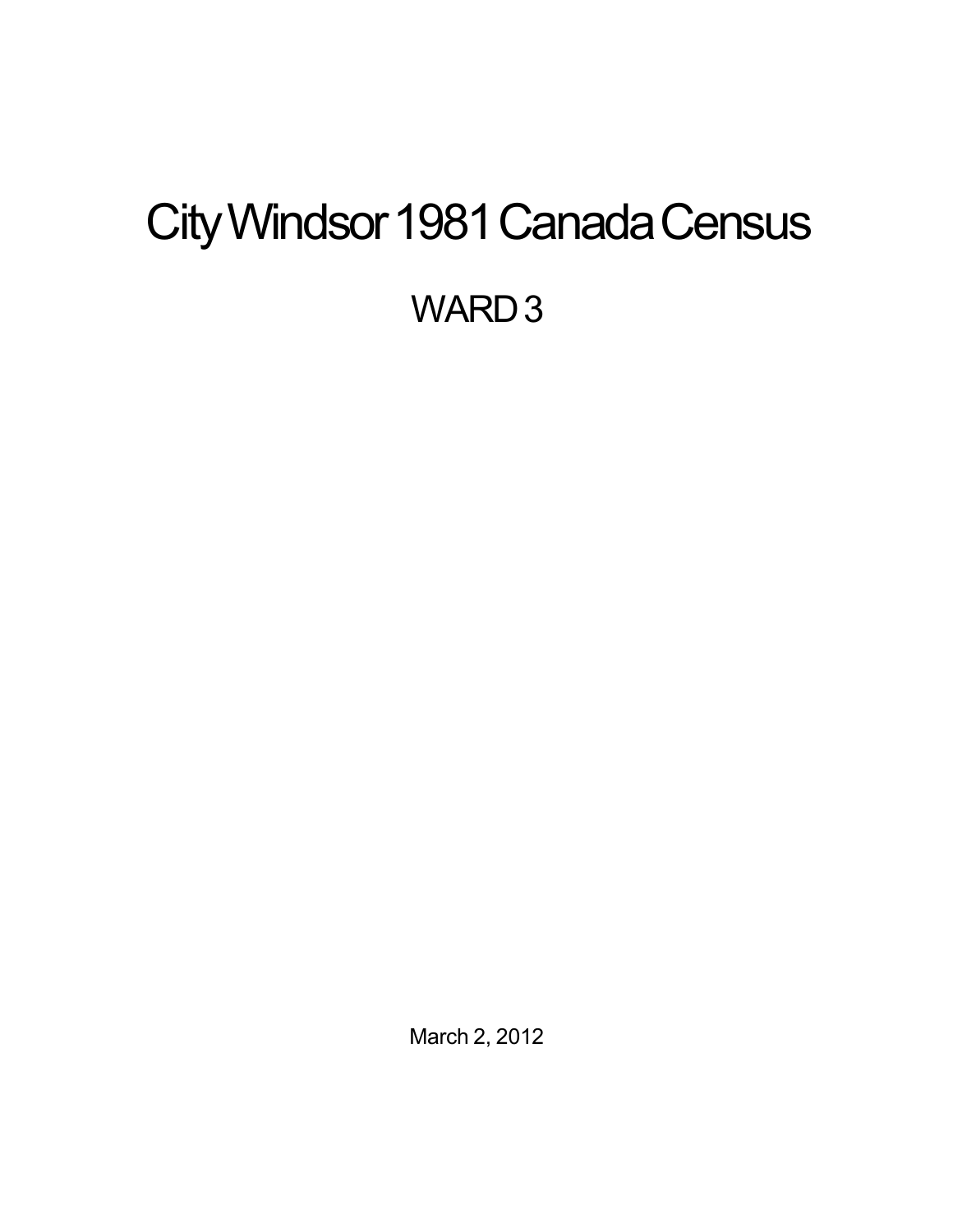## **Table of Contents**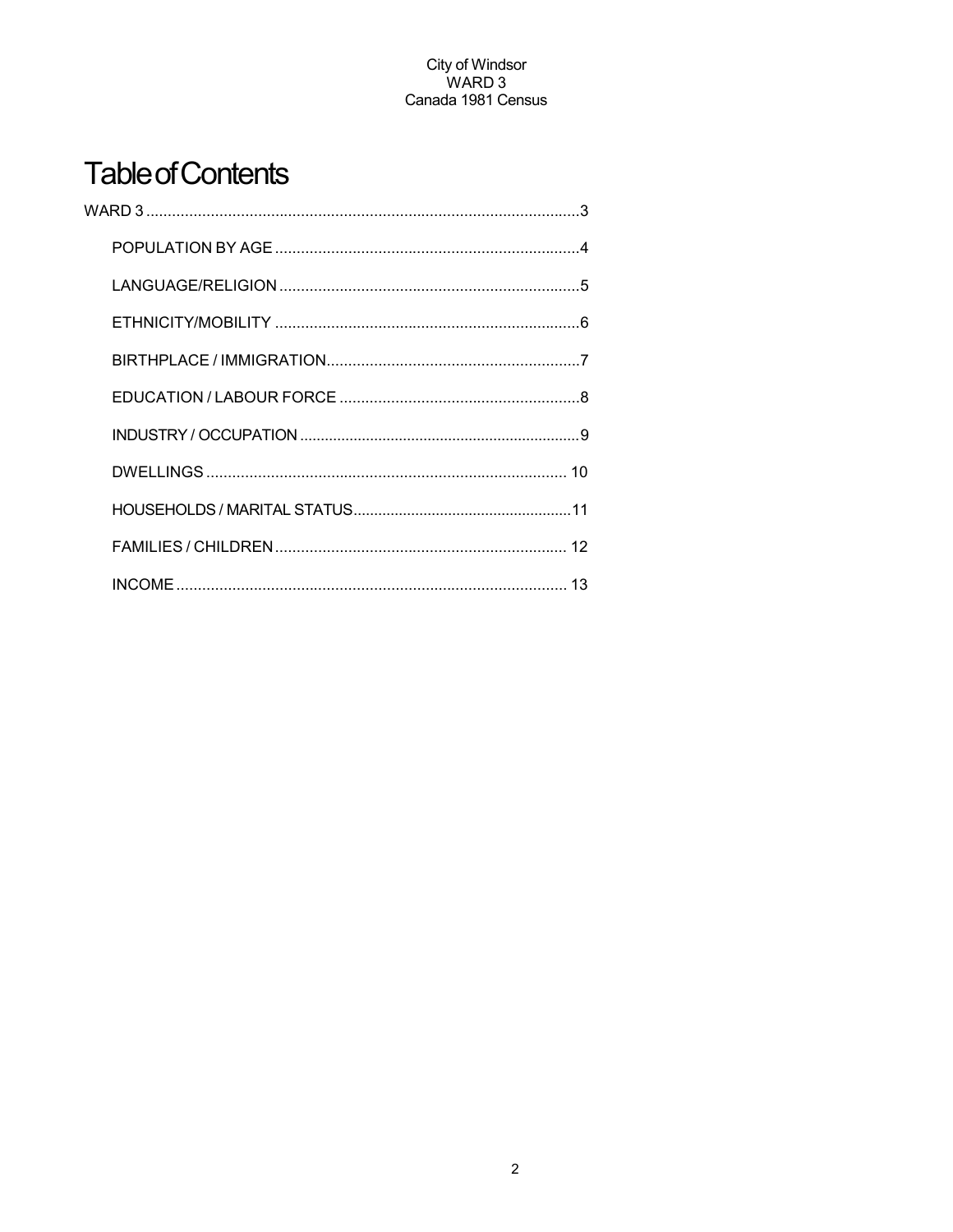## WARD 3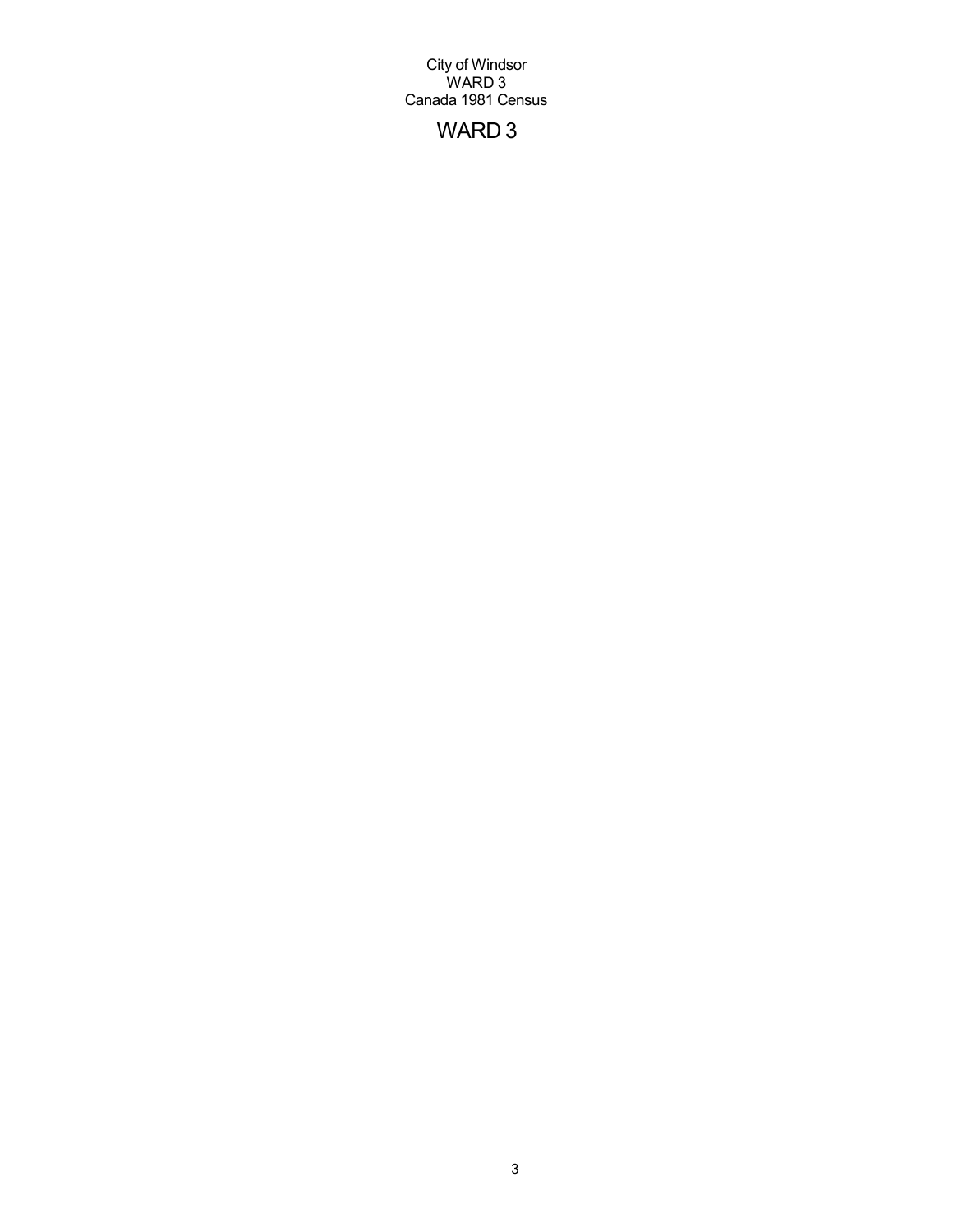## POPULATIONBYAGE

| POPULATION BY AGE                                                                                                                                                            | WARD <sub>3</sub>                                                                                                          |
|------------------------------------------------------------------------------------------------------------------------------------------------------------------------------|----------------------------------------------------------------------------------------------------------------------------|
| <b>Total population</b>                                                                                                                                                      | 40,231                                                                                                                     |
| Population where (% base) 40,225                                                                                                                                             |                                                                                                                            |
| census data are available.                                                                                                                                                   |                                                                                                                            |
| <b>Male Population</b><br><b>Female Population</b><br>By Age<br>$0 - 4$ years<br>$5 - 9$ years<br>10 - 14 years<br>15 - 19 years<br>$20 - 24$ years                          | 19,01047%<br>21,20553%<br>2,495 6%<br>2,435 6%<br>2,535 6%<br>3,240 8%<br>3,88510%                                         |
| $25 - 29$ years                                                                                                                                                              | 3,400 8%                                                                                                                   |
| 30 - 34 years<br>35 - 39 years<br>40 - 44 years<br>45 - 49 years<br>50 - 54 years<br>$55 - 59$ years<br>60 - 64 years<br>65 - 69 years<br>70 - 74 years<br>75 years and over | 2,765 7%<br>1,935 5%<br>1,785 4%<br>1,895 5%<br>2,255 6%<br>2,440 6%<br>1,965 5%<br>2,005 5%<br>1,785<br>4%<br>8%<br>3,335 |
| Ratio of males/females                                                                                                                                                       | 0.9                                                                                                                        |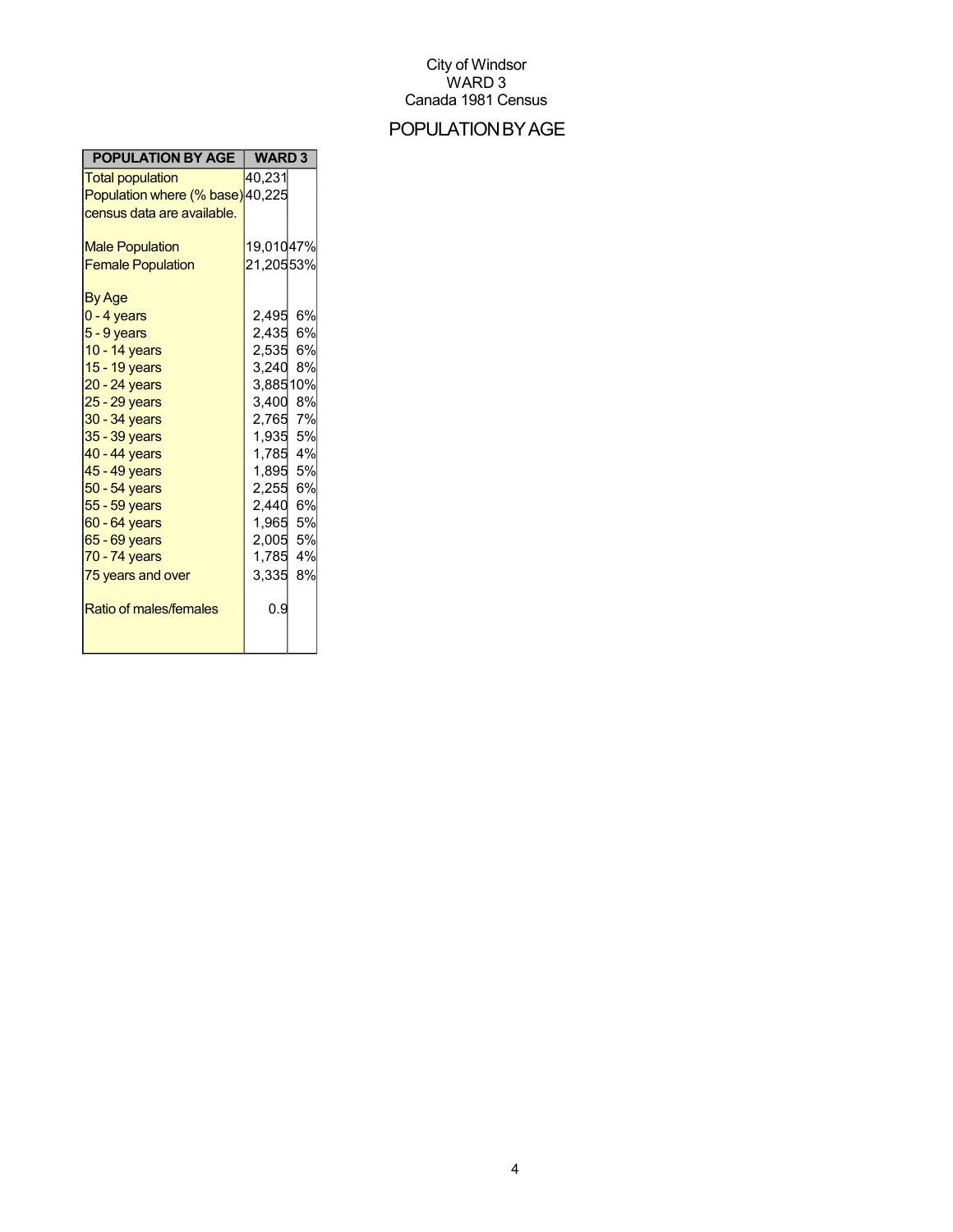## LANGUAGE/RELIGION

| <b>LANGUAGE/RELIGION</b>                                                                                                                                            | <b>WARD3</b>                                                           |                                    |
|---------------------------------------------------------------------------------------------------------------------------------------------------------------------|------------------------------------------------------------------------|------------------------------------|
| Total Population (% base)                                                                                                                                           | 40,225                                                                 |                                    |
|                                                                                                                                                                     |                                                                        |                                    |
| <b>By Mother Tongue</b>                                                                                                                                             |                                                                        |                                    |
| <b>English</b><br>French<br>German<br><b>Dutch</b><br><b>Polish</b><br>Italian<br><b>Ukrainian</b><br><b>Indian &amp; Inuktitut</b><br><b>Other languages</b>       | 27,06067%<br>2,050 5%<br>865<br>4,40511%<br>715<br>4,23511%            | 2%<br>100 0%<br>780 2%<br>2%<br>0% |
| Total Population (% base)                                                                                                                                           | 40,225                                                                 |                                    |
| <b>By Official Language</b>                                                                                                                                         |                                                                        |                                    |
| <b>English only</b><br><b>French only</b><br><b>Both English and French</b><br><b>Neither English nor French</b>                                                    | 34,54086%<br>3,88010%<br>1,225 3%                                      | 125 0%                             |
| <b>By Religion</b>                                                                                                                                                  |                                                                        |                                    |
| Catholic<br>Protestant<br><b>United Church</b><br>Anglican<br><b>Eastern Orthodox</b><br>Jewish<br>No religious Preference<br><b>Eastern Non-Christian</b><br>Other | 21,84554%<br>13,39033%<br>3,94010%<br>4,12010%<br>1,590 4%<br>1,830 5% | 570 1%<br>495 1%<br>25 0%          |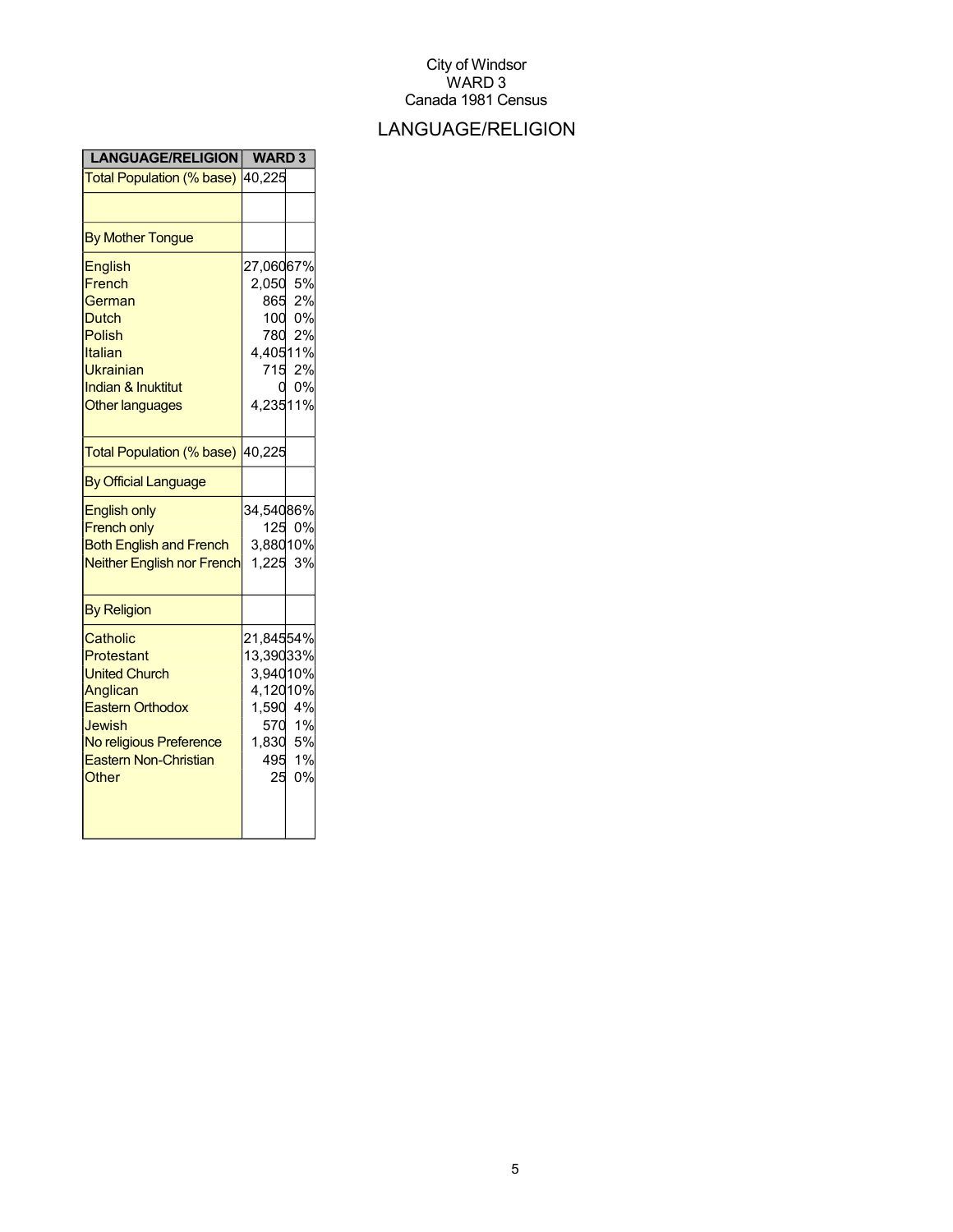## ETHNICITY/MOBILITY

| <b>ETHNICITY/MOBILITY</b>                                                                                                                                                            | <b>WARD3</b>                                                          |                                               |
|--------------------------------------------------------------------------------------------------------------------------------------------------------------------------------------|-----------------------------------------------------------------------|-----------------------------------------------|
| Total Population (% base)                                                                                                                                                            | 40,225                                                                |                                               |
|                                                                                                                                                                                      |                                                                       |                                               |
| <b>By Ethnic Origin</b>                                                                                                                                                              |                                                                       |                                               |
| <b>British</b><br>French<br><b>Aboriginal peoples</b><br>German<br>Italian<br>Ukrainian<br><b>Dutch</b><br>Polish<br>Scandanavian<br>Other single origins<br><b>Multiple origins</b> | 15,12038%<br>4,48511%<br>1,395 3%<br>5,65514%<br>6,29516%<br>4,37511% | 95 0%<br>955 2%<br>275 1%<br>980 2%<br>100 0% |
| <b>By Mobility Status</b>                                                                                                                                                            |                                                                       |                                               |
| Population 5 years $+(%$ base) 37,200                                                                                                                                                |                                                                       |                                               |
| Non-movers<br><b>Movers</b><br>Non-migrants<br><b>Migrants</b><br>From same province<br><b>From different province</b><br><b>From outside Canada</b>                                 | 21,15557%<br>16,08043%<br>12,14033%<br>3,94011%<br>2,390 6%<br>1,205  | 360 1%<br>3%                                  |
|                                                                                                                                                                                      |                                                                       |                                               |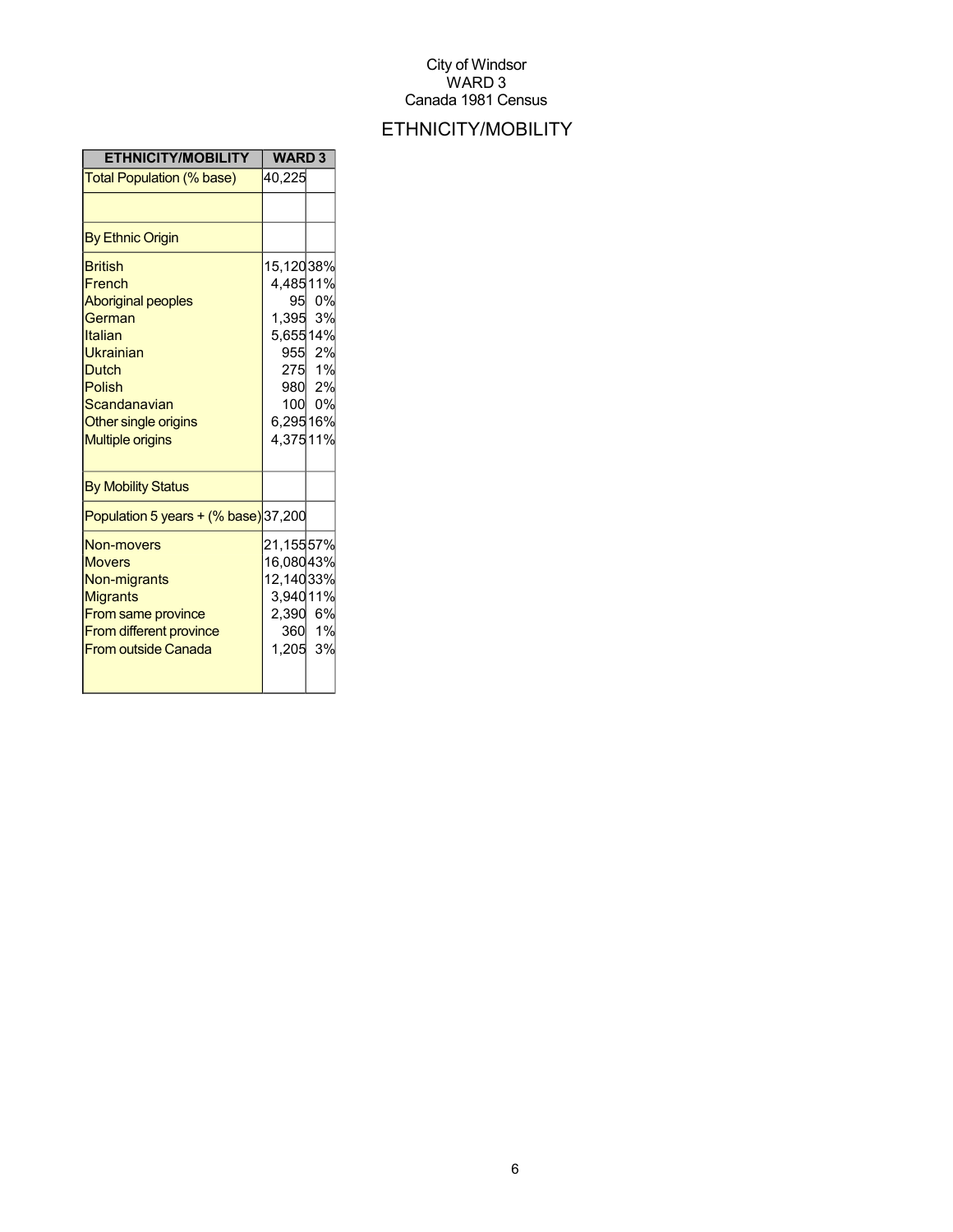## BIRTHPLACE/IMMIGRATION

| <b>BIRTHPLACE / IMMIGRATION</b>                                                                                                                                                                                                                            | <b>WARD3</b>                                                                               |                                      |
|------------------------------------------------------------------------------------------------------------------------------------------------------------------------------------------------------------------------------------------------------------|--------------------------------------------------------------------------------------------|--------------------------------------|
| Total Population (% base)                                                                                                                                                                                                                                  | 40,225                                                                                     |                                      |
|                                                                                                                                                                                                                                                            |                                                                                            |                                      |
| <b>By Place of Birth</b>                                                                                                                                                                                                                                   |                                                                                            |                                      |
| <b>Born in Canada</b><br>In this province<br><b>Another province in Canada</b><br><b>Born outside Canada</b><br><b>United States of America</b><br><b>Other Americas</b><br><b>United Kingdom</b><br><b>Other Europe</b><br>Asia<br><b>Other countries</b> | 27,85069%<br>25,40063%<br>2,450<br>11,85529%<br>1,055<br>140<br>1,715<br>7,52519%<br>1,185 | 6%<br>3%<br>0%<br>4%<br>3%<br>280 1% |
| <b>Total Immigrant Population</b><br>$(% \mathcal{L}^{\prime }\mathcal{L}^{\prime })$ (% base)                                                                                                                                                             | 11,855                                                                                     |                                      |
| By Period of Immigration                                                                                                                                                                                                                                   |                                                                                            |                                      |
| Before 1945<br>1945 - 1954<br>1955 - 1969<br>1970 - 1977<br>1978 - 1981                                                                                                                                                                                    | 2,890 24%<br>2,280 19%<br>3,90533%<br>2,03017%<br>710                                      | 6%                                   |
| By Age at Immigration                                                                                                                                                                                                                                      |                                                                                            |                                      |
| $0 - 4$ years<br>5 - 19 years<br>20 years and over                                                                                                                                                                                                         | 1,32511%<br>3,11026%<br>7,41063%                                                           |                                      |
|                                                                                                                                                                                                                                                            |                                                                                            |                                      |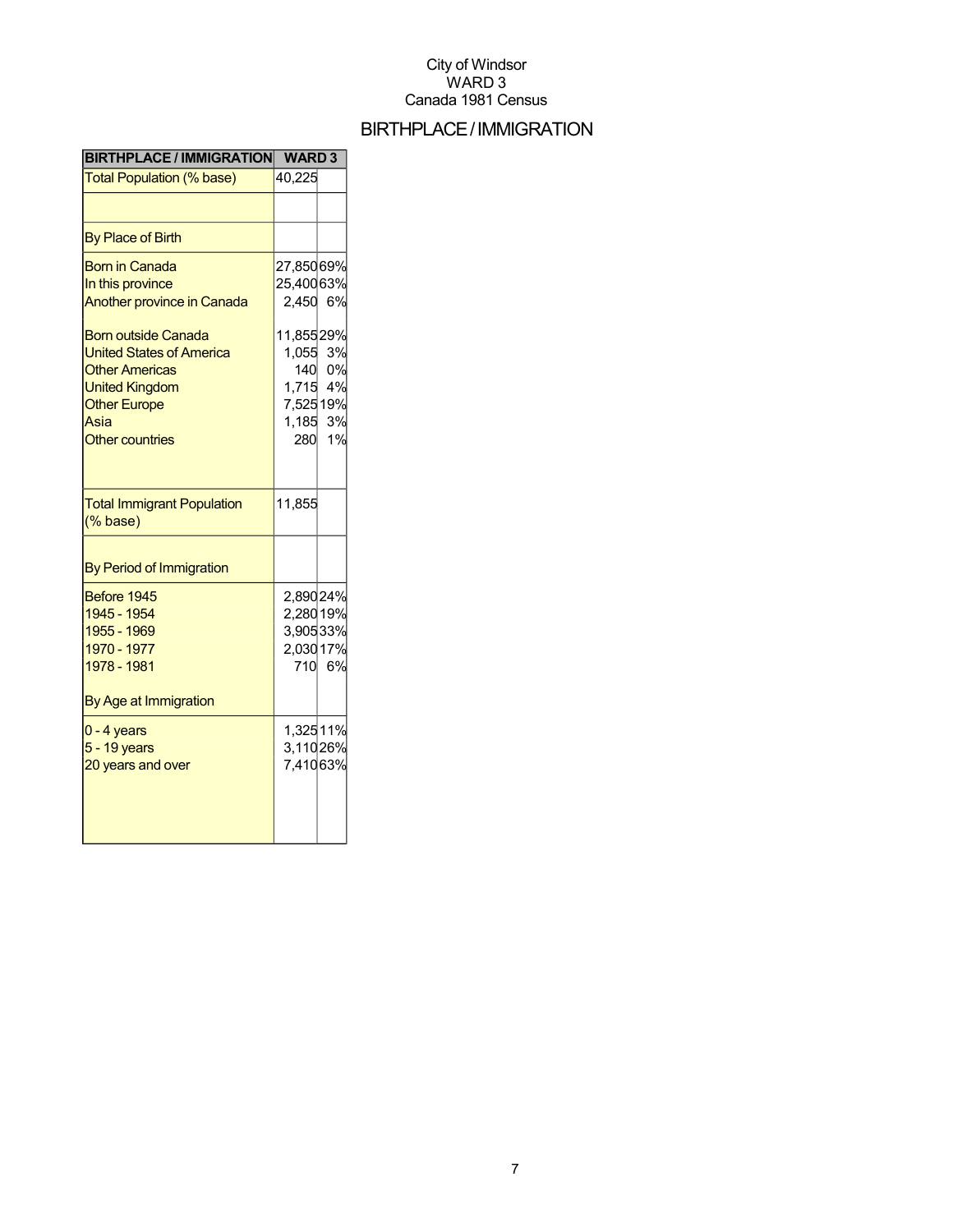## EDUCATION/LABOURFORCE

| <b>EDUCATION / LABOUR FORCE</b>                                                                                                                                            | <b>WARD 3</b>                                                        |  |
|----------------------------------------------------------------------------------------------------------------------------------------------------------------------------|----------------------------------------------------------------------|--|
| Population 15 years + (% base)                                                                                                                                             | 32,275                                                               |  |
|                                                                                                                                                                            |                                                                      |  |
| By Highest Level of Schooling                                                                                                                                              |                                                                      |  |
| Less than grade 9<br>Grade 9-13, no secondary cert<br>Grade 9-13, secondary certif.<br>Trade certificate or diploma<br>University without degree<br>University with degree | 8,57027%<br>9,22029%<br>3,48511%<br>1,060 3%<br>1,490 5%<br>2,300 7% |  |
| <b>By Labour Force</b>                                                                                                                                                     |                                                                      |  |
| Population 15 years+ (% base)                                                                                                                                              | 32,275                                                               |  |
| Not in labour force                                                                                                                                                        | 14,18544%                                                            |  |
| In labour force (% base)<br>Employed<br><b>Unemployed</b>                                                                                                                  | 18,145<br>15,35085%<br>2,79515%                                      |  |
| <b>Labour Force</b>                                                                                                                                                        |                                                                      |  |
| <b>Total Exper. Labour Force</b><br><b>Paid workers</b><br>Paid workers mostly full time<br>Self employed<br><b>Unpaid family workers</b>                                  | 17,545<br>16,765<br>9,160<br>725<br>35                               |  |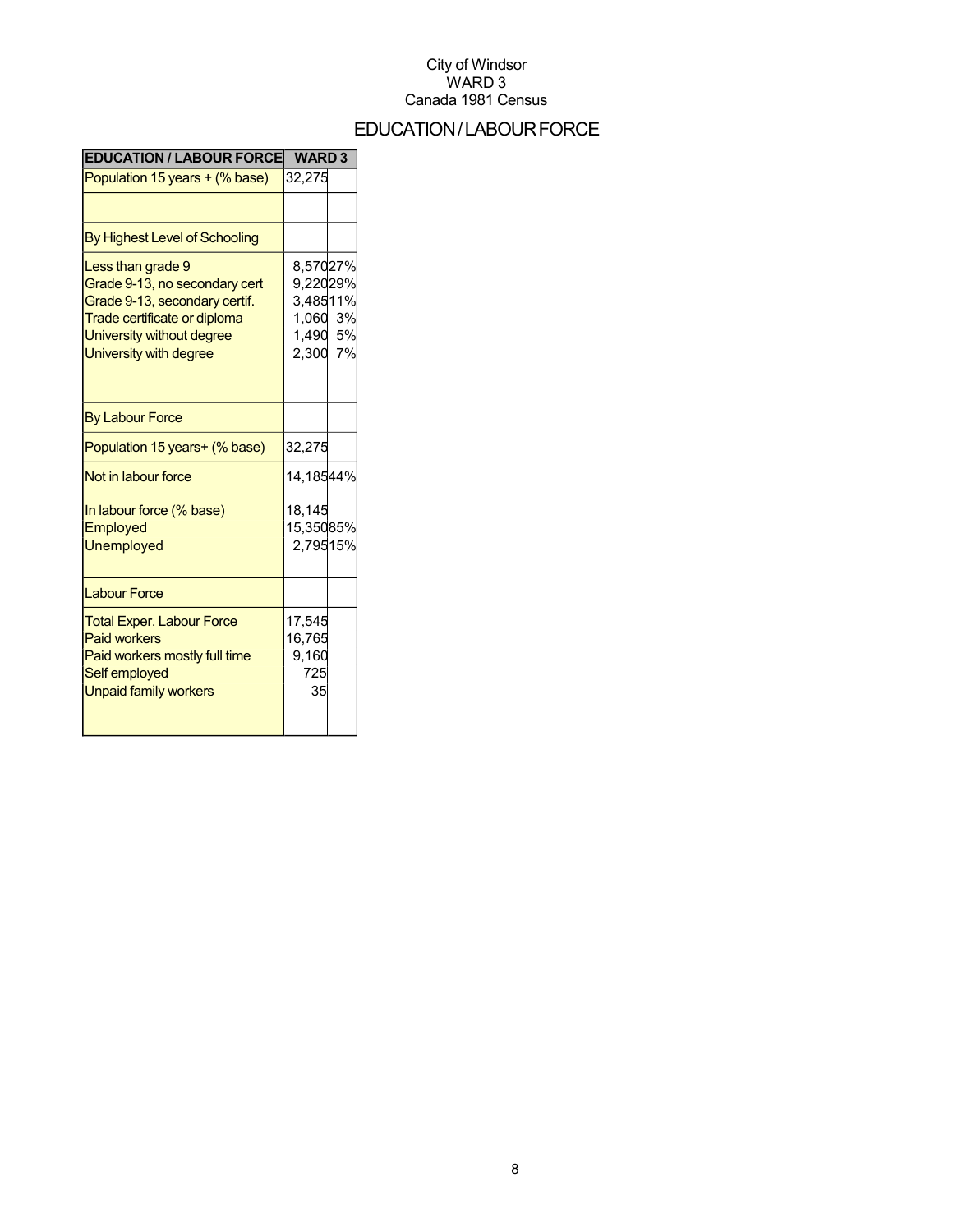## INDUSTRY/OCCUPATION

| <b>INDUSTRY / OCCUPATION</b>                                                                                                                                                                                                                                                                                                                                                                                                               | <b>WARD3</b>                                                                                                          |                                                                    |
|--------------------------------------------------------------------------------------------------------------------------------------------------------------------------------------------------------------------------------------------------------------------------------------------------------------------------------------------------------------------------------------------------------------------------------------------|-----------------------------------------------------------------------------------------------------------------------|--------------------------------------------------------------------|
| By all Industries (% base)                                                                                                                                                                                                                                                                                                                                                                                                                 | 17,815                                                                                                                |                                                                    |
| Agricultural & rel. services<br>Manufacturing<br>Construction<br><b>Business service</b><br><b>Government service</b><br><b>Forestry</b><br><b>Fishing &amp; trapping</b><br>Mines quarries oil wells<br>Transprt., Commun. & utility<br>Trade<br>Finance, ins. and real estate                                                                                                                                                            | 125<br>4,99028%<br>970<br>5,71032%<br>720<br>O<br>105<br>965<br>2,74015%<br>680                                       | 1%<br>5%<br>4%<br>0%<br>0%<br>1%<br>5%<br>4%                       |
| <b>By all Occupations</b>                                                                                                                                                                                                                                                                                                                                                                                                                  | 17,825                                                                                                                |                                                                    |
| Managerial, administrative<br>Tech, social, religion, art<br><b>Teaching and related</b><br><b>Medicine and health</b><br><b>Clerical and related</b><br><b>Sales</b><br><b>Service</b><br><b>Farming and horticultural</b><br>Other primary industries<br>Processing<br><b>Machining and related</b><br><b>Construction trades</b><br><b>Transport equipmnt. operating</b><br>Oth. crafts & equip. operatng<br>Occupations not classified | 1,035 6%<br>745<br>785<br>2,83016%<br>1,615<br>2,61515%<br>190<br>25<br>515<br>3,48520%<br>1,070<br>625<br>805<br>800 | 695 4%<br>4%<br>4%<br>9%<br>1%<br>0%<br>3%<br>6%<br>4%<br>5%<br>4% |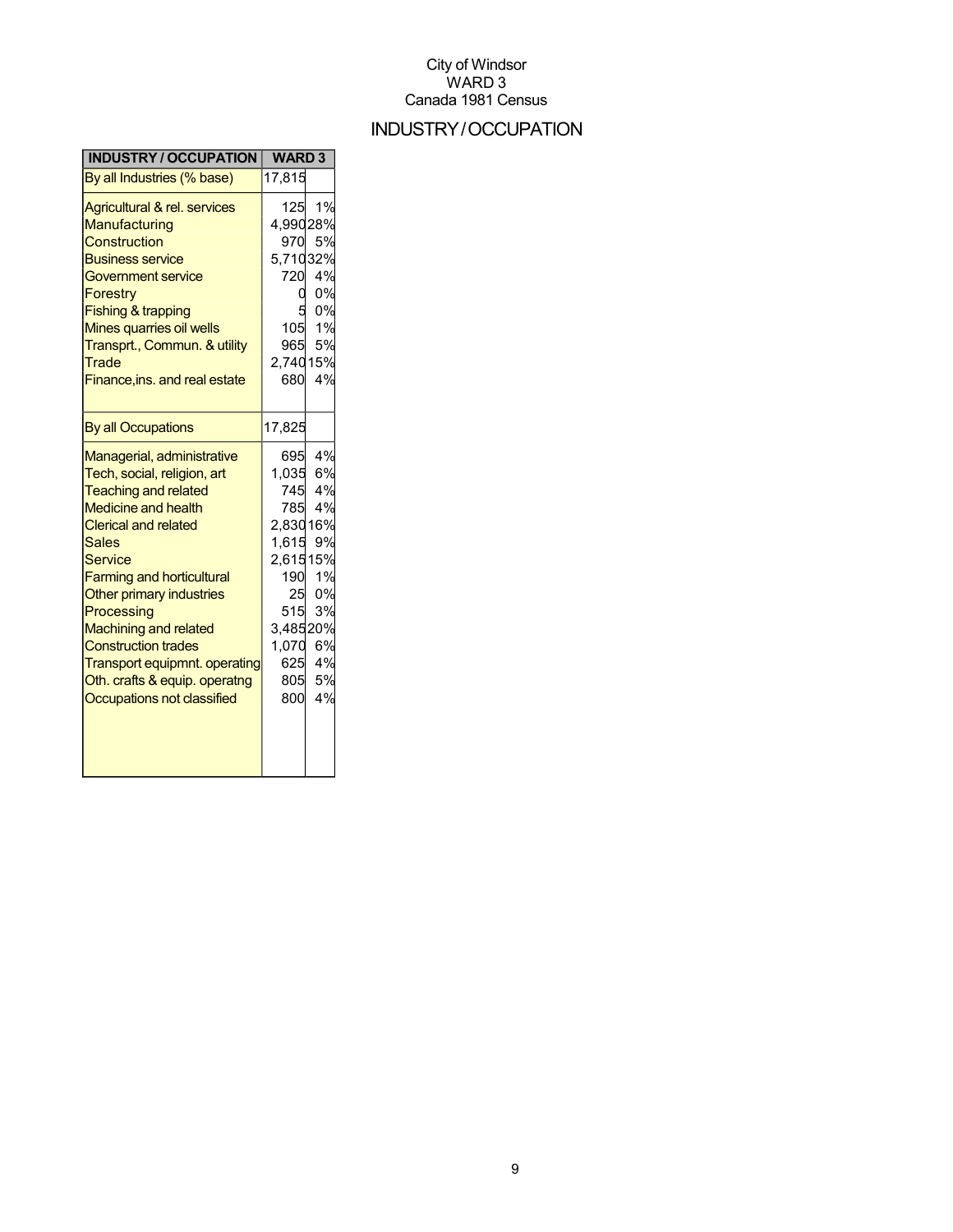## DWELLINGS

| <b>DWELLINGS</b>                                                                                                                                                                                                                                | <b>WARD3</b>                                                                       |                              |
|-------------------------------------------------------------------------------------------------------------------------------------------------------------------------------------------------------------------------------------------------|------------------------------------------------------------------------------------|------------------------------|
| <b>Total occupied dwellings</b><br>Dwellings where (% base) 16,675<br>census data are available.                                                                                                                                                | 16,646                                                                             |                              |
| <b>By Tenure</b>                                                                                                                                                                                                                                |                                                                                    |                              |
| Owned<br>Rented                                                                                                                                                                                                                                 | 9,00054%<br>7,63046%                                                               |                              |
| <b>By Dwelling Type</b>                                                                                                                                                                                                                         |                                                                                    |                              |
| Single, detached house<br>Apartment in bldg. 5+ firs<br><b>Movable dwelling</b><br>All other dwelling types                                                                                                                                     | 8,66552%<br>2,80017%<br>5,14031%                                                   | 0%                           |
| <b>By Period of Construction</b>                                                                                                                                                                                                                |                                                                                    |                              |
| Before 1920<br>1921 - 1945<br>Before 1946<br>1946 - 1960<br>1961 - 1970<br>1971 - 1975<br>1976 - 1980<br>1980<br>1971 - 1980<br>1981                                                                                                            | 2,98518%<br>7,20543%<br>10,19061%<br>2,76017%<br>1,69510%<br>865<br>1,540 9%<br>10 | 5%<br>675 4%<br>320 2%<br>0% |
| <b>Gross Rent</b>                                                                                                                                                                                                                               |                                                                                    |                              |
| Gross rent < \$100<br>Gross rent \$100 - \$199<br>Gross rent \$200 - \$299<br>Gross rent \$300 - \$399<br>Gross rent \$400 - \$499<br>Gross rent \$500 - \$699<br>Gross rent \$700 - \$999<br>Gross rent \$1000 - \$1399<br>Gross rent \$1400 + | 860<br>1,955<br>2,965<br>1,315<br>320<br>95<br>30                                  |                              |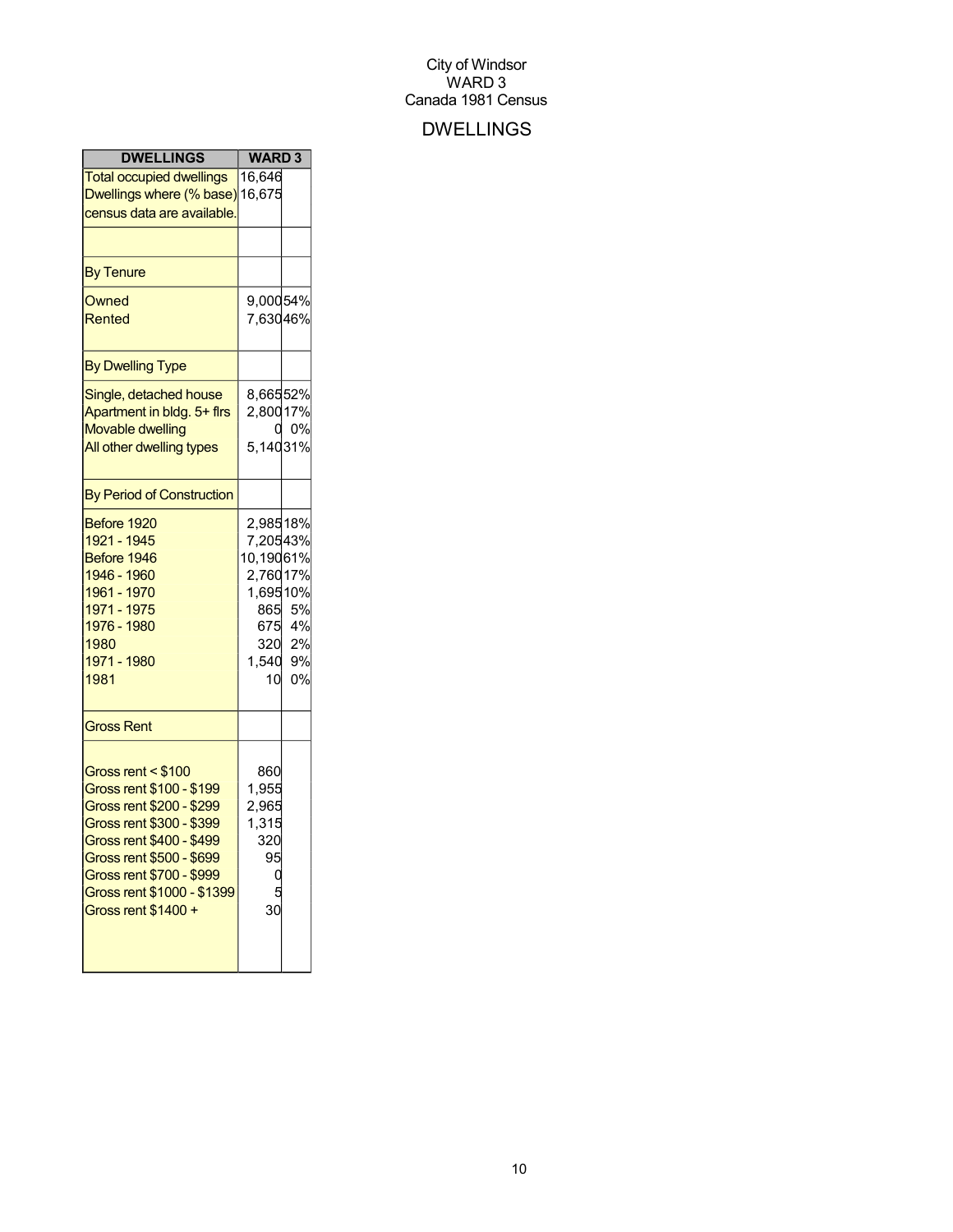## HOUSEHOLDS/MARITALSTATUS

| <b>HOUSEHOLDS / MARITAL STATUS</b>                                                   | <b>WARD 3</b>                                           |                  |
|--------------------------------------------------------------------------------------|---------------------------------------------------------|------------------|
| Private Households (% base)                                                          | 16,635                                                  |                  |
|                                                                                      |                                                         |                  |
| By Size of Household                                                                 |                                                         |                  |
| 1 Person<br>2 Person<br>3 Person<br>4 Person<br>5 Person<br><b>6 or more Persons</b> | 5,87535%<br>4,86029%<br>2,41014%<br>1,90511%            | 940 6%<br>625 4% |
| Persons in private households<br>Number of persons/household                         | 39,405<br>2.37                                          |                  |
| Total Population (% base)                                                            | 40,225                                                  |                  |
| <b>By Marital Status</b>                                                             |                                                         |                  |
| Single, never married<br><b>Married</b><br>Widowed<br><b>Divorced</b><br>Separated   | 16,19540%<br>17,30043%<br>3,96010%<br>1,445 4%<br>1,280 | 3%               |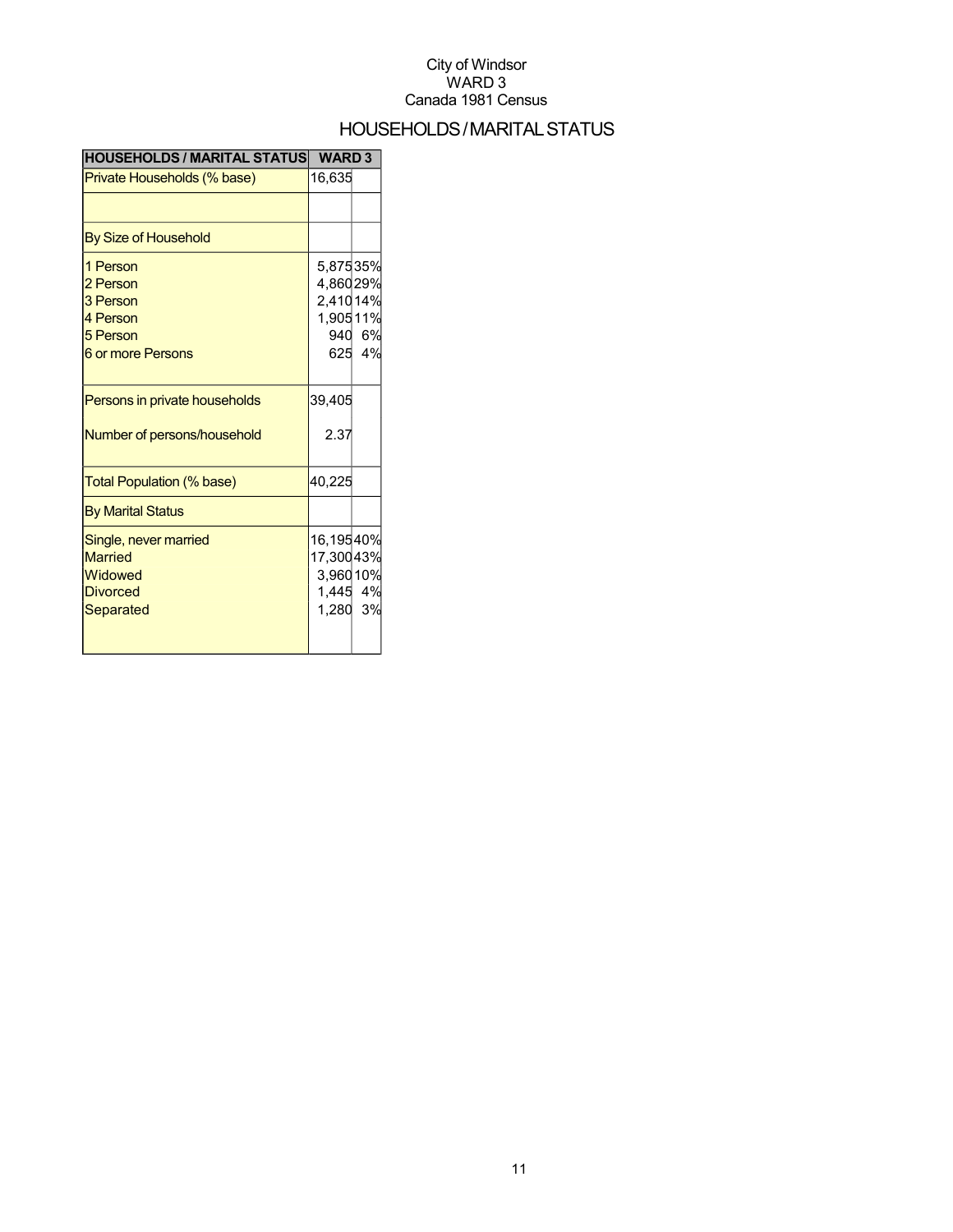## FAMILIES/CHILDREN

| <b>FAMILIES / CHILDREN</b>                                                                                                                                | <b>WARD3</b>                                     |        |
|-----------------------------------------------------------------------------------------------------------------------------------------------------------|--------------------------------------------------|--------|
| Total Census Families (% base) 10,105                                                                                                                     |                                                  |        |
|                                                                                                                                                           |                                                  |        |
| By family structure                                                                                                                                       |                                                  |        |
| <b>Husband-wife families</b>                                                                                                                              | 8,48084%                                         |        |
| Children at home                                                                                                                                          | 6,32063%                                         |        |
| Number of lone-parent families<br><b>Male Parent</b><br><b>Female Parent</b><br>under 35 years<br>35 - 44 years<br>44 - 54 years<br>$55 + \mathrm{years}$ | 1,68517%<br>1,41514%<br>580<br>300<br>210<br>370 | 240 2% |
| <b>Total families with Children</b><br>at Home(% base)                                                                                                    | 3,910                                            |        |
| $0 - 5$ years<br>$6 - 14$ years<br>15 - 17 years                                                                                                          | 1,34034%<br>1,10028%                             | 305 8% |